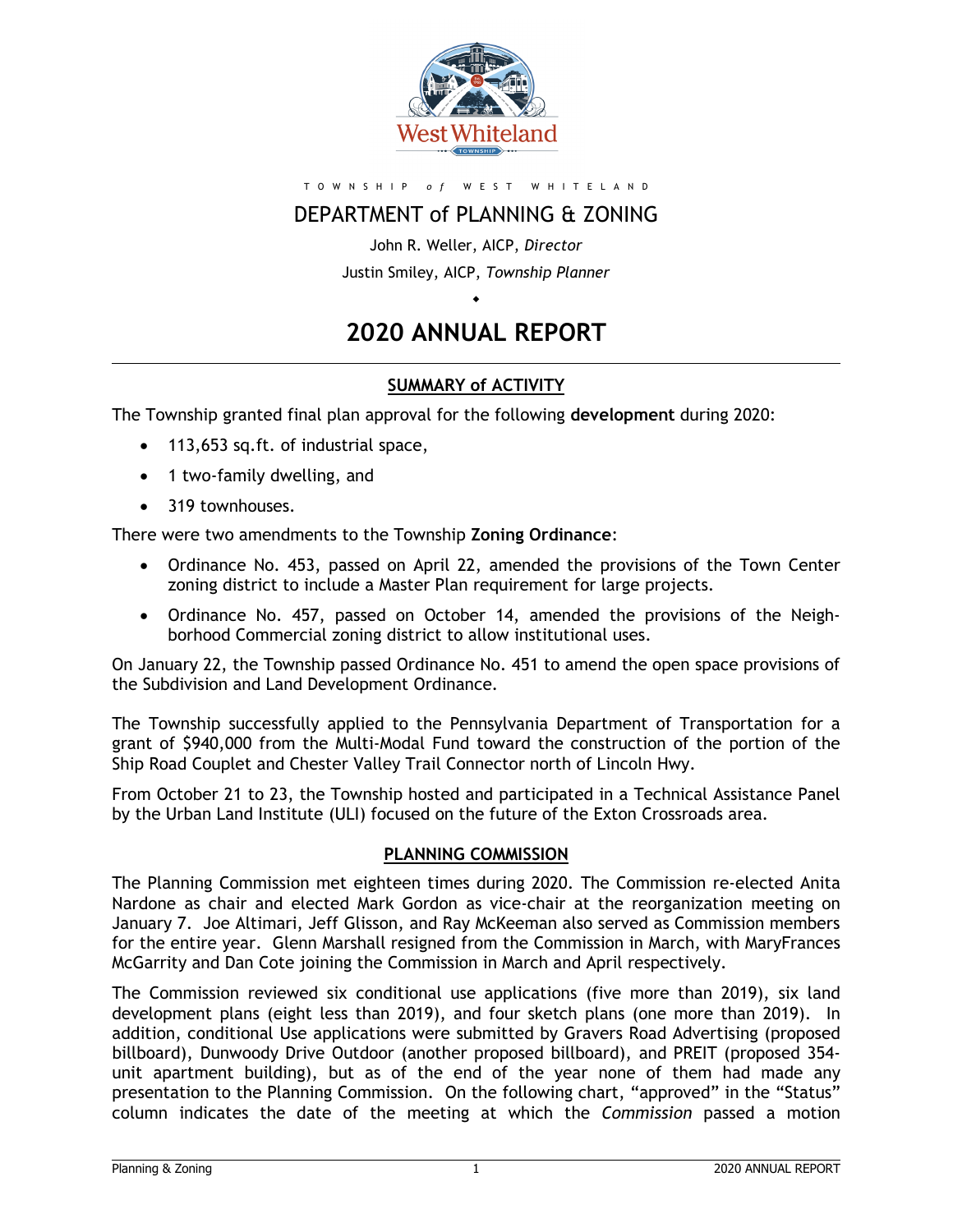recommending that the Board of Supervisors approve the plan or conditional use application, not the date of approval by the Board.

| #              | <b>Project Name</b>                                | <b>Type</b>         | <b>Description</b>                                                                                                                                                                                                                                                                                                                                                  | <b>Status</b>       |
|----------------|----------------------------------------------------|---------------------|---------------------------------------------------------------------------------------------------------------------------------------------------------------------------------------------------------------------------------------------------------------------------------------------------------------------------------------------------------------------|---------------------|
|                |                                                    |                     | Construction of a 113,653 sq.ft. addition                                                                                                                                                                                                                                                                                                                           |                     |
| 1              | 475 Creamery Partners,<br><b>LLC</b>               | Conditional<br>Use  | to an existing building on a 16.7-acre lot<br>at 475 Creamery Way in the Oaklands<br>Corporate Center.                                                                                                                                                                                                                                                              | Approved 1/21/20    |
| $\overline{2}$ | 475 Creamery Partners,<br>LLC                      | Land<br>Development | Same as above.                                                                                                                                                                                                                                                                                                                                                      | Approved 4/14/20    |
| 3              | 500 & 690 E. Lincoln<br>Hwy.                       | Subdivision         | Re-subdivision of tract to establish lots<br>for further development. See 500 E.<br>Lincoln Hwy. and 690 E. Lincoln Hwy.                                                                                                                                                                                                                                            | Approved 10/20/20   |
| 4              | 500 E. Lincoln Hwy.<br>(Ship Run Developers)       | Conditional<br>Use  | Construction of 95 single-family<br>detached dwellings and 68 townhouse<br>dwellings on a 77.7-acre lot.                                                                                                                                                                                                                                                            | Approved 10/20/20   |
| 5              | 690 E. Lincoln Hwy. (690<br>E. Lincoln Associates) | Conditional<br>Use  | Construction of a 5,590 sq.ft. con-<br>venience store and gas station on a 3.8-<br>acre lot.                                                                                                                                                                                                                                                                        | Approved 10/20/20   |
| 6              | Boot Road Storage                                  | Subdivision         | Subdivision of a 7.2-acre lot at 200 King<br>Rd. to provide a lot for an existing<br>dwelling on a commercial property.                                                                                                                                                                                                                                             | <b>Under Review</b> |
| $\overline{7}$ | Columbia Cottage                                   | Sketch Plan         | Construction of 73-unit senior care<br>facility on a 6.0-acre lot at 930-936 E.<br>Boot Rd.                                                                                                                                                                                                                                                                         | Reviewed 7/17/20    |
| 8              | <b>Exton Knoll</b>                                 | Conditional<br>Use  | Construction of 319 townhouses and<br>flats and ancillary recreational facilities<br>on a 56.6-acre tract at 713-921 E.<br>Lincoln Hwy.                                                                                                                                                                                                                             | Approved 2/4/20     |
| 9              | <b>Exton Knoll</b>                                 | Land<br>Development | Same as above                                                                                                                                                                                                                                                                                                                                                       | Approved 9/23/20    |
| 10             | <b>Fedor Tract</b>                                 | Land<br>Development | Construction of two-family dwelling on<br>a 1.1-acre lot at 1250 Ship Rd.                                                                                                                                                                                                                                                                                           | Approved 8/18/20    |
| 11             | MacIntyre/Stratton<br><b>Tract</b>                 | Sketch Plan         | Construction of 37 townhouses on a 9.8-<br>acre lot at northwest corner of Boot Rd.<br>and Pottstown Pk. intersection.                                                                                                                                                                                                                                              | Withdrawn           |
| 12             | <b>Public Works Facility</b>                       | Conditional<br>Use  | Construction of 3 buildings with a total<br>footprint of 44,105 sq.ft. on a 25.1-acre<br>vacant lot at 215 Valley Creek Blvd.                                                                                                                                                                                                                                       | Approved 7/14/20    |
| 13             | Raj Real Estate (4 Tabas<br>$Ln.$ )                | Conditional<br>Use  | Construction of a 3-story self-storage<br>facility covering 24,795 sq.ft. on a 3-<br>acre lot with an existing retail<br>commercial use, which is to remain.                                                                                                                                                                                                        | <b>Under Review</b> |
| 14             | Raj Real Estate (4 Tabas<br>$Ln.$ )                | Land<br>Development | Construction of a 1-story retail and<br>storage building covering 13,297 sq.ft.<br>on a 3-acre lot with an existing retail<br>commercial building, which is to<br>remain.                                                                                                                                                                                           | <b>Under Review</b> |
| 15             | Valley Creek Homes,<br>LLC                         | <b>Sketch Plans</b> | 2 options for development of 100.5-acre<br>unbuilt portion of Valley Creek Corp.<br>Ctr. Option 1: 319-unit life-care facility<br>(77 independent living townhouses; 242<br>apartment units in 6 buildings providing<br>various levels of care). Option 2: 344-<br>unit active adult community (116 single-<br>family homes, 96 carriage homes, 132<br>townhouses). | Reviewed 9/15/20    |
| 16             | <b>Weston Tract</b>                                | Sketch Plan         | Construction of 75 single-family homes<br>on the 53.8-acre Weston Solutions tract<br>at 1400 Weston Way.                                                                                                                                                                                                                                                            | Reviewed 10/6/20    |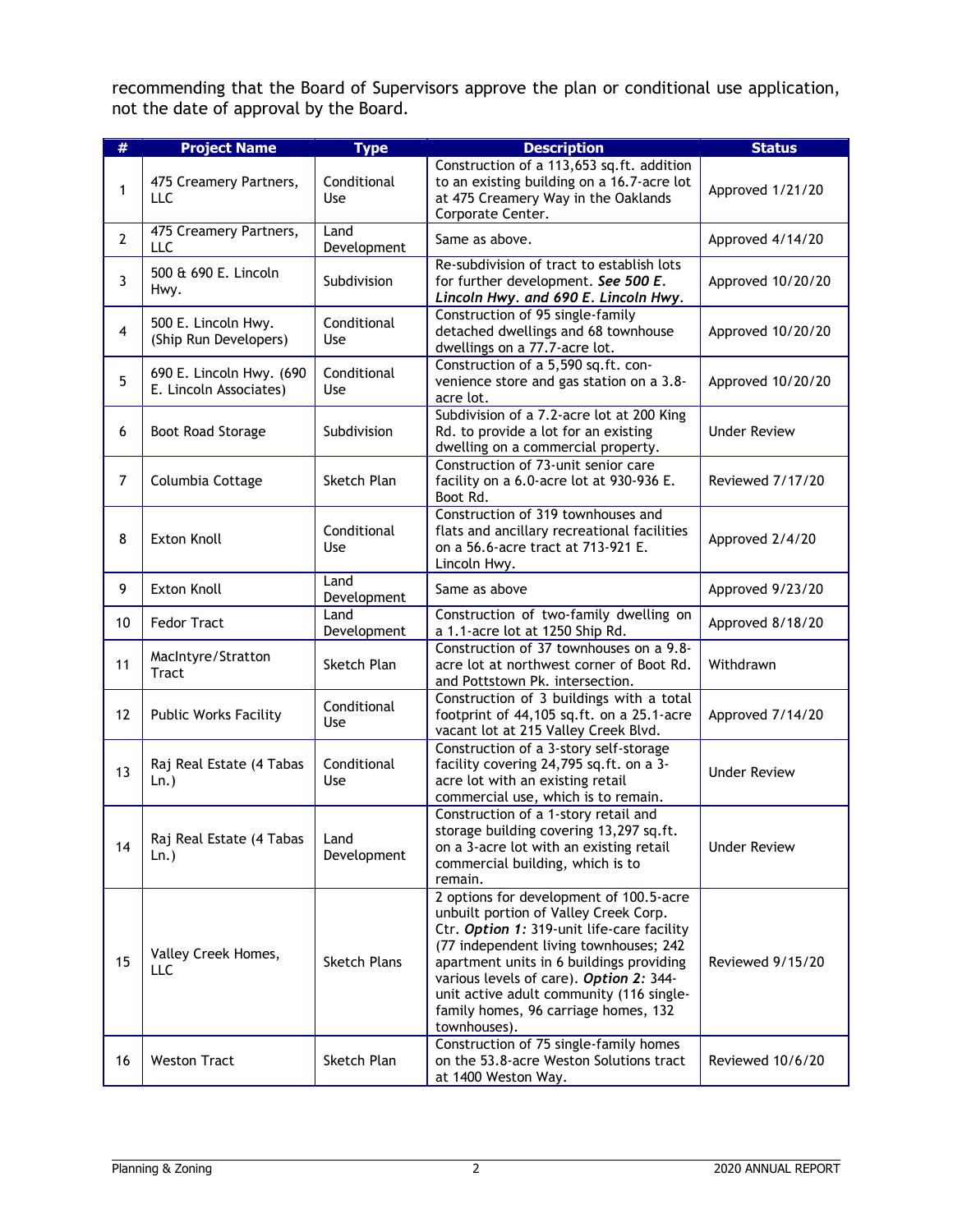The preceding section is provided in part to satisfy the reporting requirement of §207(a) of Pennsylvania Act 247, the Municipalities Planning Code.

## **HISTORICAL COMMISSION**

The Historical Commission met eleven times during 2020; with the April meeting being cancelled. At the reorganization meeting on January 13, the Commission elected John Kabli as Chair, Julie Bauer as the Vice-Chair, and Roberta Eckman as Secretary/Treasurer. Frank King, Joe McCormick, Jonathan Martin, and John Prendergast served as members for the entire year. There are currently no vacancies on the Commission.

Under the terms of the Township Zoning Ordinance, the Commission advises the Board of Supervisors and the Zoning Hearing Board regarding subdivisions, land developments, conditional use applications, and variance applications involving properties that have or are within 300 feet of an identified historic resource. The Commission also reviews applications for building permits, demolition permits, sign permits, and zoning permits for historic resources. Other Commission activity included the following.

- On December 14, the Commission selected three recipients for the 2020 Historic Preservation Awards for outstanding preservation and rehabilitation of historic resources: Buckman's Ski & Showboard Shop/Thomas D. Trimble House (site #300), Chase Bank/Malvern Federal (site #302), and Williams Cabins/Icabod's (site #348). The winners will receive their awards at an event in 2021 when it is safe to meet. This was the eighth consecutive year that the Commission has presented awards.
- The Commission provided expert assistance to the owners of the following historic sites: the Morstein manor house (site #001), Morstein Station (site #003), Morstein gatehouse (site #004), Ryerss Infirmary for Dumb Animals (site #044), William Wells Farm house (site #054), Member house in Grove District (site #150), Ivy Cottage (site #205), Pickwick, John Kent Kane Jr. house (site #327), Lochiel Farm manor and tenant house (sites #339 & #341).
- Commission members and Township Historical Consultant Phil Yocum visited the Arrandale Barn to assess its condition. The owner intends to sell the property, which includes two additional historic resources that will be used as offices. The Commission would like the barn to be reused, but if reuse proves infeasible then materials salvaged from the structure should be incorportated into any new construction.
- Work continued on the update to "A History of West Whiteland," the Township's official document of historic resources, which started in 2019. Project consultant Commonwealth Hertitage Group created a GIS survey form for the survey update, which was approved by the PHMC. The Commission also assisted with revising the classification guidelines for historic resources. Due to COVID-related restrictions, the survey was delayed, and it will be necessary to secure an extension from the County. The Consultant anticipates completion of all deliverables – the updates to the survey, the historic resources map, and the "History" document along with support for creating an interactive mapping tool for public use – by summer 2021.

# **BOARD OF SUPERVISORS – PLANNING ACTIVITY**

The authority to approve subdivision and land development plans and conditional use applications rests with the Board of Supervisors, which is advised by the Planning and Historical Commissions, a variety of consultants, and Staff. In 2020, the Board approved two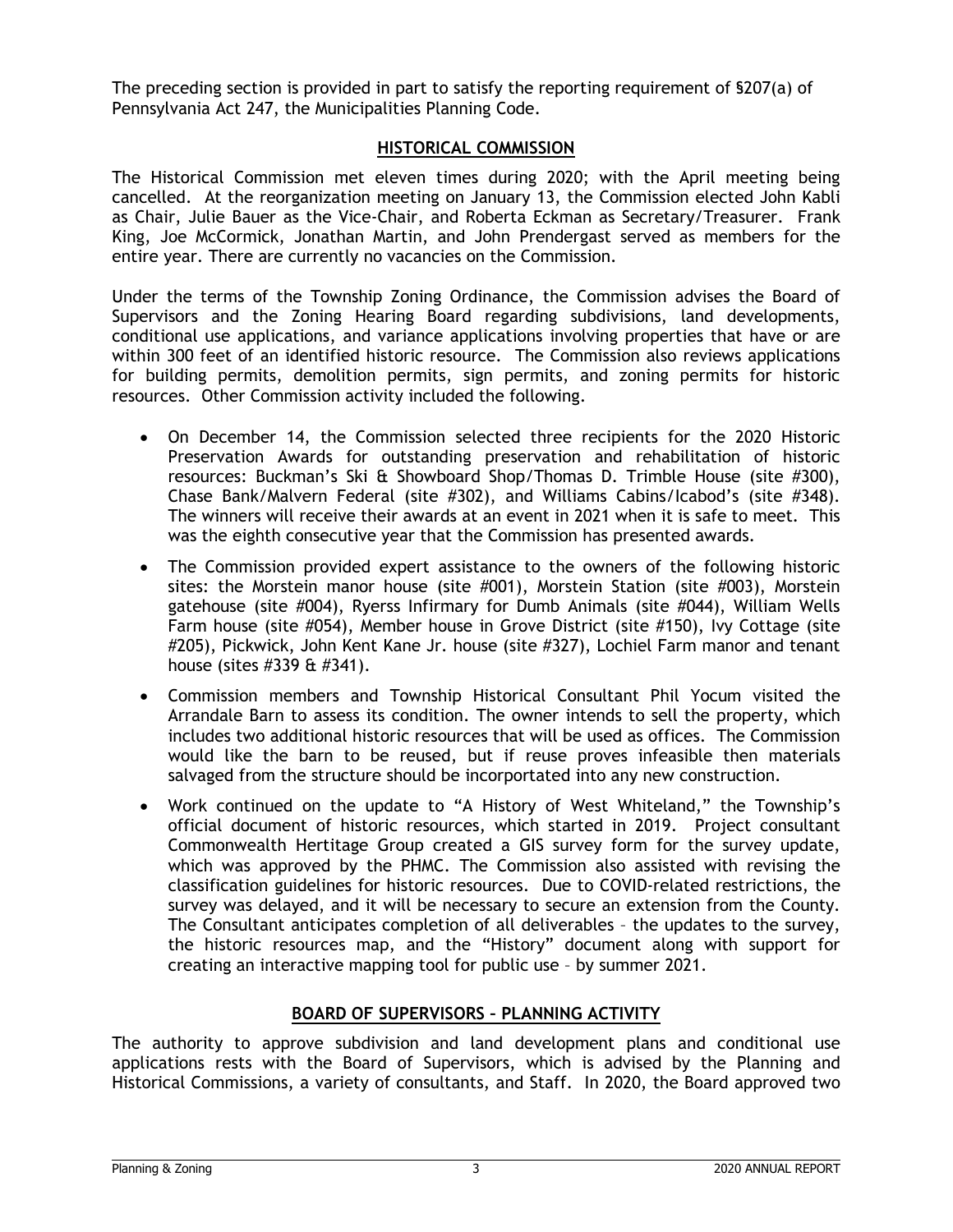conditional use applications (five more than 2019) and four final land development plans (nine less than 2019).

The following chart lists all plans considered by the Board during 2020 in alphabetic order. The "type" column states how the plan was *approved:* our Subdivision and Land Development Ordinance deems the first plan submitted for a project to be a "preliminary" plan, but if it shows all the information required for a final plan the Board may approve it as such.

| # | <b>Project Name</b>            | <b>Type</b>               | <b>Description</b>                                                                                                                                  | <b>Status</b>     |
|---|--------------------------------|---------------------------|-----------------------------------------------------------------------------------------------------------------------------------------------------|-------------------|
|   | 475 Creamery Partners,<br>LLC. | Conditional<br>Use        | Construction of a 113,653 sq.ft. addition<br>to an existing building on a 16.7-acre lot<br>at 475 Creamery Way in the Oaklands<br>Corporate Center. | Approved 4/8/20   |
| 2 | 475 Creamery Partners,<br>LLC. | Final Land<br>Development | Same as above.                                                                                                                                      | Approved 5/27/20  |
|   | 500 & 690 E. Lincoln<br>Hwy.   | Final<br>Subdivision      | Re-subdivision of tract to establish lots<br>for further development.                                                                               | Approved 11/10/20 |
| 6 | <b>Exton Knoll</b>             | Conditional<br>Use        | Construction of 319 townhouses and<br>flats and ancillary recreational facilities<br>on a 56.6-acre tract at 713-921 E.<br>Lincoln Hwy.             | Approved 4/8/20   |
| 7 | Exton Knoll                    | Final Land<br>Development | Same as above.                                                                                                                                      | Approved 9/23/20  |
| 8 | <b>Fedor Tract</b>             | Final Land<br>Development | Construction of two-family dwelling on<br>a 1.1-acre lot at 1250 Ship Rd.                                                                           | Approved 8/26/20  |

# **ZONING**

The Zoning Hearing Board (ZHB) held hearings for six variance applications, down four from the ten variance applications heard in 2019. Gravers Road Advertising submitted a variance application pursuant to a billboard project, but Staff deemed the application incomplete so the hearing had not been held by the end of 2020.

- Church Farm School applied for relief from the sign regulations to allow a larger-thanpermitted free-standing sign at the new campus entrance from Valley Creek Blvd. in O/L Office Laboratory district. The hearing was held on June 25, and the Board granted the variance requested with conditions.
- Skyway Outdoor applied for relief from the sign regulations to allow larger-thanpermitted window signs for the Gabe's store in Whiteland Towne Center in the TC Town Center district. The hearing was held on February 28, and the Board granted the variance requested with conditions.
- Derek and Hannah Kimmel applied for a variety of dimensional variances to allow the construction of a swimming pool at the rear of their residence at 511 Preston Ct. in the R-1 Residential district. The hearing was on October 8, and the Board granted the variances requested with conditions.
- Louis and Elena LaFrance applied for a variety of dimensional variances to allow construction of an addition to an existing non-conforming residence at 936 Cedarwwod Ave. in the R-2 Residential district. The hearing was held on December 17, 2020, and the Board granted the variances requested with conditions.
- Three Keys Storage applied for relief from the sign regulations to allow a larger sign area for a wall sign and a momument sign with an LED panel for a storage facility at 1464 Pottstown Pk. in the NC Neighborhood Commercial district. The hearing was held on November 19, and the Board granted the variance requested with conditions.